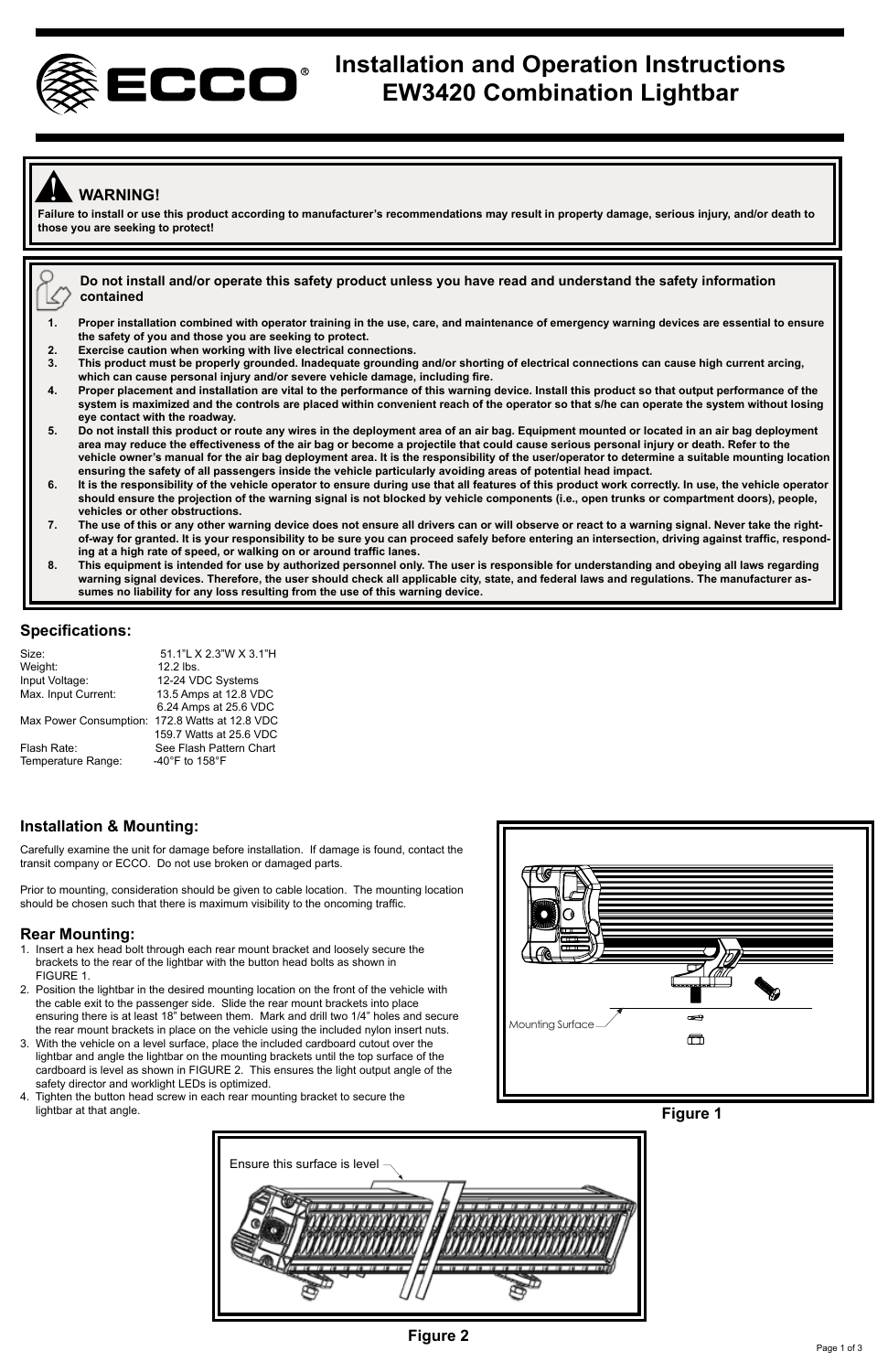## **End Mounting:**

- 1. Loosely secure the end brackets to the lightbar with the head bolts as shown in FIGURE 3.
- 2. Position the lightbar in the desired mounting location on the front of the vehicle with the cable exit to the passenger side. Mark and drill two 1/4" holes and secure the brackets in place on the vehicle using the included hardware.
- 3. With the vehicle on a level surface, place the included cardboard cutout over the lightbar and angle the lightbar on the mounting brackets until the top surface of the cardboard is level as shown in FIGURE 2. This ensures the light angle of the safety director and worklight LEDs is optimized.
- 4. Tighten the button head screw in each end bracket to secure the lightbar at that angle.



### **Wiring Instructions:**

#### **Figure 3**

**Notes:** Larger wires and tight connections will provide longer service life for components. For high current wires it is highly recommended that terminal blocks or soldered connections be used with shrink tubing to protect the connections. Do not use insulation displacement connectors (e.g., 3M Scotchlock type connectors). Route wiring using grommets and sealant when passing through compartment walls. Minimize the number of splices to reduce voltage drop. 2. High ambient temperatures (e.g., under-hood) will significantly reduce the current carrying capacity of wires, fuses, and circuit breakers. All wiring should conform to the minimum wire size and other recommendations of the manufacturer and be protected from moving parts and hot surfaces. Looms, grommets, cable ties, and similar installation hardware should be used to anchor and protect all wiring. Fuses or circuit breakers should be located as close to the power takeoff points as possible and properly sized to protect the wiring and devices. Particular attention should be paid to the location and method of making electrical connections and splices to protect these points from corrosion and loss of conductivity. 5. Ground termination should only be made to substantial chassis components, preferably, directly to the vehicle battery. 6. Circuit breakers are very sensitive to high temperatures and will "false trip" when mounted in hot environments or operated close to their capacity.

#### **Important!** Disable power before wiring the lightbar.

The wiring for this configuration is as shown in FIGURE 4. All wiring should be a minimum of 14 AWG. The positive line must have a slow blow 20 amp fuse. Routing the ground wire directly back to negative battery terminal is recommended. Pack dielectic grease, such as Dow Corning 4, around each electric connection exposed to moisture or the ambient environment.



#### **Control Pad Operation:**

Press the left power button to power the amber safety director LEDs on and off. The left arrow, mode and right arrow buttons control the left, center out/wig wag and right patterns respectively as called out in the flash pattern chart. The keypad LEDs will mimic the lightbar's safety director LEDs.

The ALT button enables the white flood LEDs.



### **Figure 4**

| <b>Flash Pattern Summary</b>    |                |                           |            |
|---------------------------------|----------------|---------------------------|------------|
| Control<br>Pad<br><b>Button</b> | No.            | <b>Description</b>        | <b>FPM</b> |
|                                 | 1              | Left Chase                | 27         |
|                                 | 2              | Left Fill                 | 27         |
| <b>MODE</b>                     | 1              | Center Out Chase          | 50         |
|                                 | $\overline{2}$ | Center Out Fill           | 50         |
|                                 | 3              | Wig Wag                   | 150        |
|                                 | 4              | Single Alternating        | 150        |
|                                 | 5              | <b>Triple Alternating</b> | 60         |
|                                 | 6              | <b>Amber Steady</b>       | N/A        |
|                                 | 1              | <b>Right Chase</b>        | 27         |
|                                 | $\overline{2}$ | <b>Right Fill</b>         | 27         |

**Figure 5**